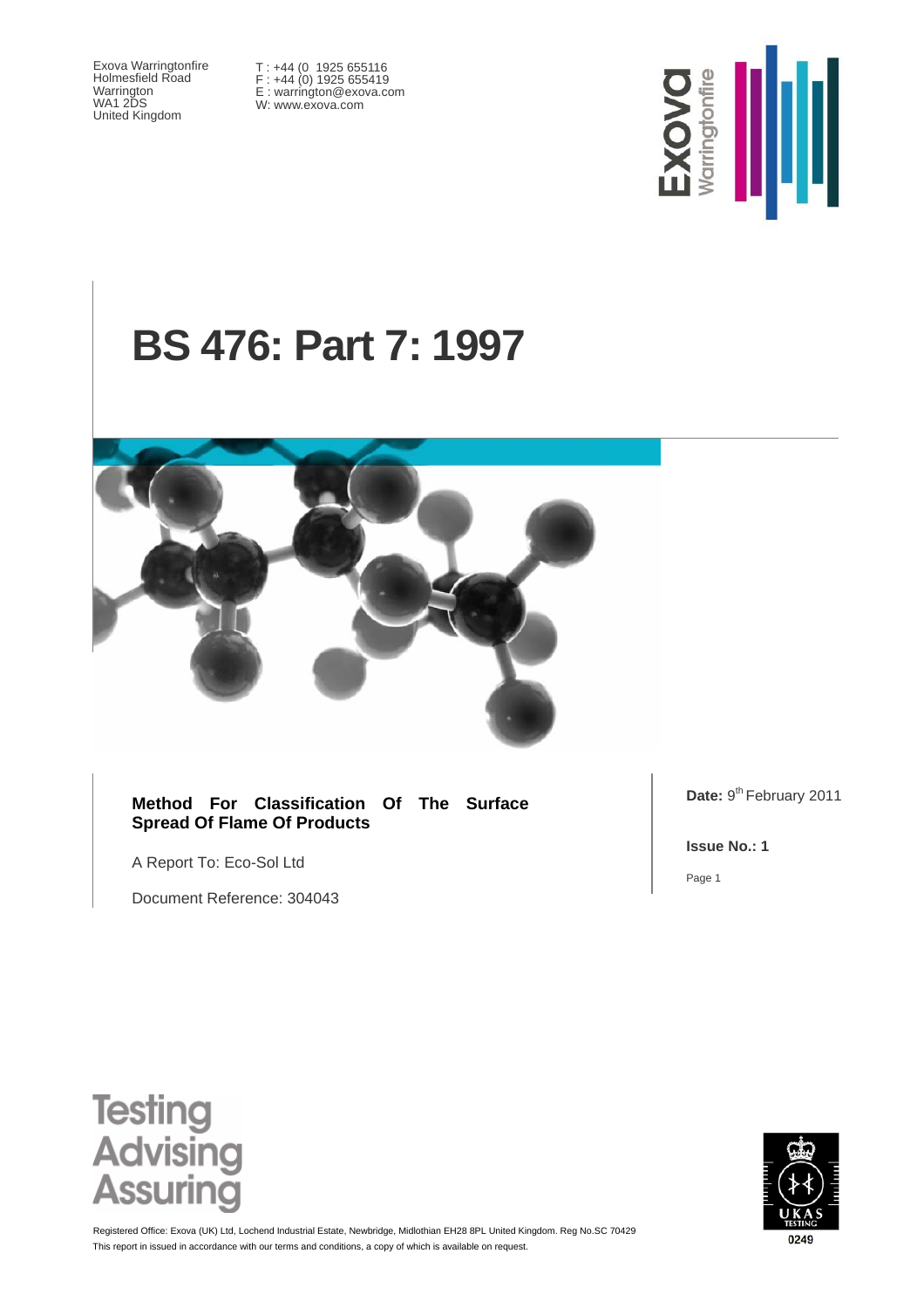

# **Executive Summary**

**Objective** To determine the surface spread of flame classification of the following product when tested in accordance with BS 476: Part 7: 1997.

| <b>Generic Description</b>                                                           | <b>Product reference</b>     | <b>Thickness</b><br><b>or</b><br>application rate | Weight per unit<br>area or density |  |  |  |
|--------------------------------------------------------------------------------------|------------------------------|---------------------------------------------------|------------------------------------|--|--|--|
| A Yellow Pine timber treated with                                                    | with<br>"Yellow Pine treated | 12mm                                              | 7.82kg/m <sup>2*</sup>             |  |  |  |
| a flame retardant                                                                    | Flametect C-WD"              |                                                   |                                    |  |  |  |
| Individual components used to manufacture composite:                                 |                              |                                                   |                                    |  |  |  |
| Coating product                                                                      | "Flametect C-WD"             | 30q/m <sup>2</sup><br>20<br>to<br>(per coat)      | 1060 $kg/m3$                       |  |  |  |
| Timber                                                                               | "Yellow Pine"                | 12mm                                              | Unable to provide                  |  |  |  |
| * Determined by Exova Warringtonfire                                                 |                              |                                                   |                                    |  |  |  |
| Please see page 5 of this test report for the full description of the product tested |                              |                                                   |                                    |  |  |  |

**Test Sponsor** Eco-Sol Ltd, Cardiff House, Cardiff Road, Barry, Vale of Glamorgan, CF63 2AW

**Test Results: Class 1** 

**Date of Test** 1<sup>st</sup> February 2011

#### **Signatories**

Ain Benyo

Responsible Officer T. Benyon \* Technical Officer



Authorised C. Dean \* Operations Manager

Approved D. J. Owen \*

Senior Technical Officer

\* For and on behalf of **Exova Warringtonfire**.

*Report Issued: 9th February 2011* 

This version of the report has been produced from a pdf format electronic file that has been provided by Exova Warringtonfire to the sponsor of the report and must only be reproduced in full Extracts or abridgements of reports must not be published without permission of Exova Warringtonfire

Document No.: 304043 Page No.: 2 of 9 Author: T. Benyon Issue Date: 9<sup>th</sup> February 2011 Client: Eco-Sol Ltd Issue No.: 1

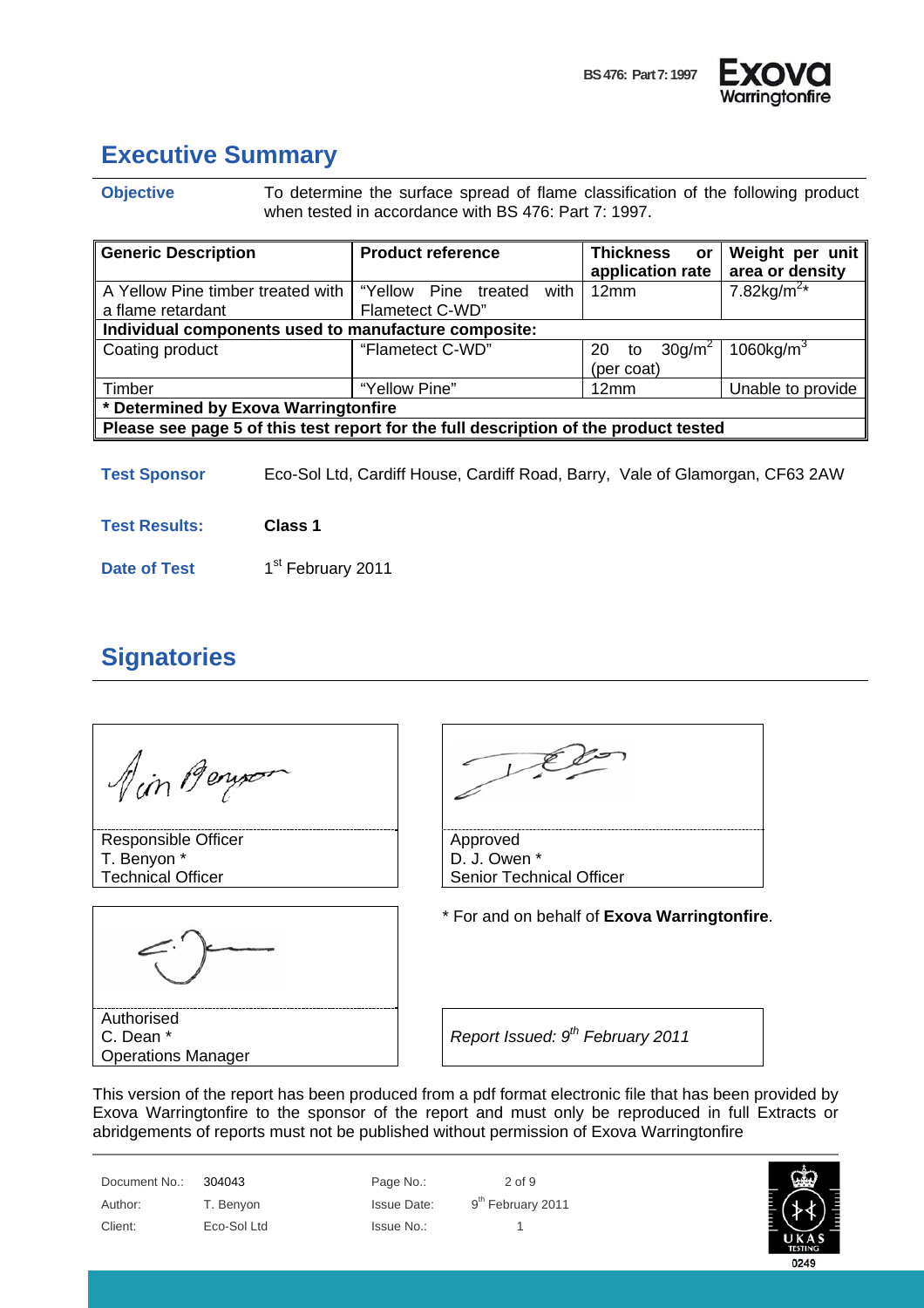

| <b>CONTENTS</b> | <b>PAGE NO.</b> |
|-----------------|-----------------|
|                 |                 |
|                 |                 |
|                 |                 |
|                 |                 |
|                 |                 |
|                 |                 |
|                 |                 |
|                 |                 |

Document No.: 304043 Author: T. Benyon Client: Eco-Sol Ltd Page No.: Issue Date: Issue No.:

3 of 9  $9^{th}$  February 2011  $\mathbf 1$ 

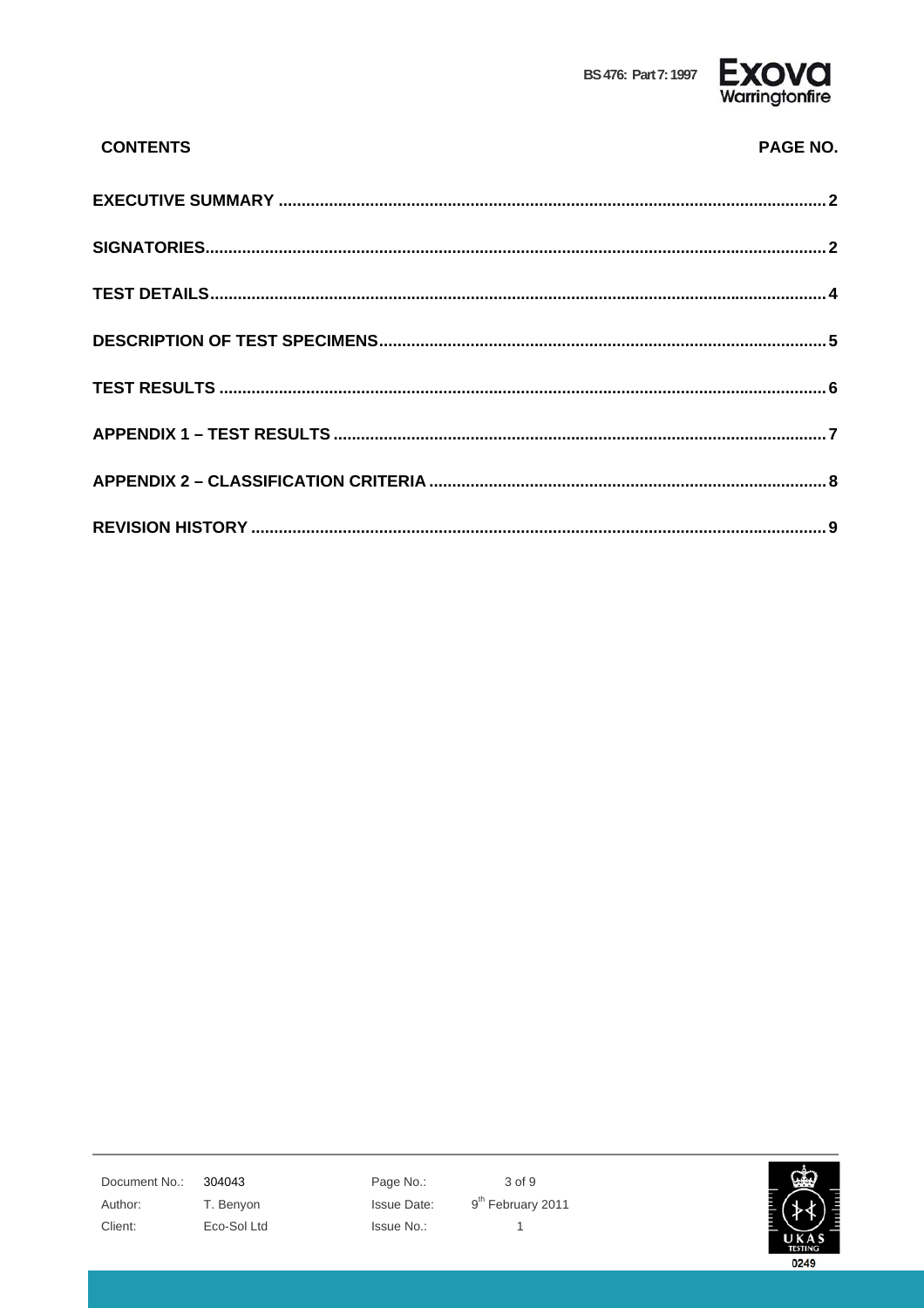



#### **Test Details**

- **Purpose of test** To determine the performance of a product when it is subjected to the conditions of the test specified in BS 476: Part 7: 1997, "Fire tests on building materials and structures, method for classification of the surface spread of flame of products". This test was therefore performed in accordance with the procedure specified in BS 476: Part 7: 1997, and this report should be read in conjunction with that British Standard.
- **Scope of test** BS 476: Part 7: 1997 specifies a method of test for measuring the lateral spread of flame along the surface of a specimen of a product orientated in the vertical position, and a classification system based on the rate and extent of flame spread. It provides data suitable for comparing the performances of essentially flat materials, composites, or assemblies, which are used primarily as the exposed surfaces of walls or ceilings.
- **Fire test study group/EGOLF**  Certain aspects of some fire test specifications are open to different interpretations. The Fire Test Study Group and EGOLF have identified a number of such areas and have agreed Resolutions which define common agreement of interpretations between fire test laboratories which are members of the Groups. Where such Resolutions are applicable to this test they have been followed.
- **Instruction to test** The test was conducted on the 1<sup>st</sup> February 2011 at the request of Eco-Sol Ltd, the sponsor of the test.
- **Provision of test**  The specimens were supplied by the sponsor of the test. **Exova specimens Warringtonfire** was not involved in any selection or sampling procedure.
- **Conditioning specimens**  of The specimens were received on the  $27<sup>th</sup>$  January 2011 and were conditioned to constant mass at a temperature of 23  $\pm$  2°C and a relative humidity of 50  $\pm$ 5% prior to testing.
- **Form in which the**  Assembly Fabrication of materials and/or composites that can contain air **specimens were tested**  gaps. Each specimen was placed over 25mm thick by 20mm wide calcium silicate based spacers positioned around its perimeter and mounted onto a backing board so that a 25mm enclosed air gap was provided between the unexposed face of the specimen and the backing board.
- **Exposed face** The coated face of the specimens was exposed to the heating conditions of the test.

Document No.: 304043 Page No.: 4 of 9 Author: T. Benyon Issue Date: 9<sup>th</sup> February 2011 Client: Eco-Sol Ltd Issue No.: 1

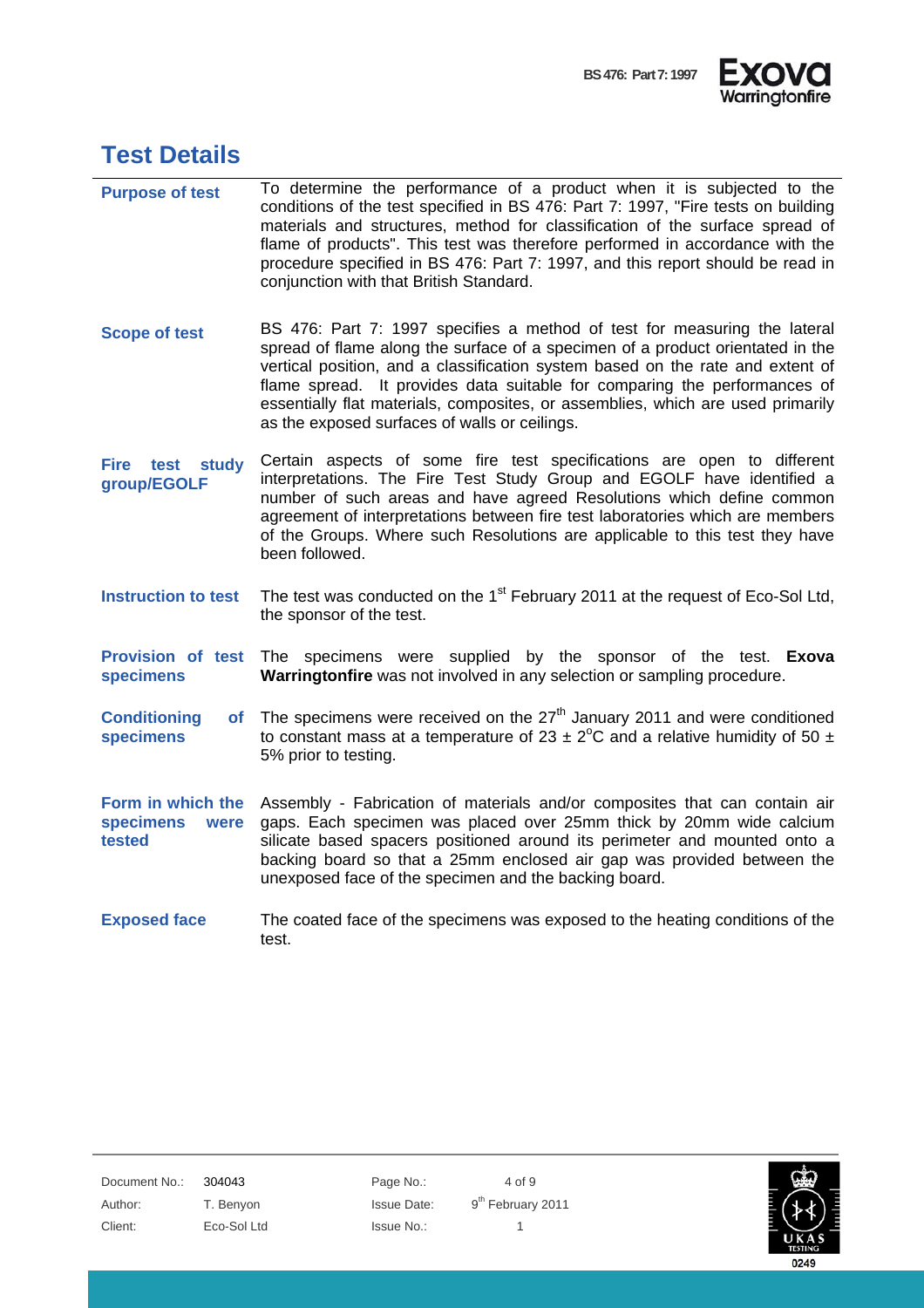

## **Description of Test Specimens**

The description of the specimens given below has been prepared from information provided by the sponsor of the test. All values quoted are nominal, unless tolerances are given.

| General description    |                                       | A Yellow Pine timber treated with a flame<br>retardant |  |  |
|------------------------|---------------------------------------|--------------------------------------------------------|--|--|
| Product reference      |                                       | "Yellow Pine treated with Flametect C-WD"              |  |  |
| Weight per unit area   |                                       | 7.82 $kg/m2$ (determined by Exova Warringtonfire)      |  |  |
| <b>Thickness</b>       |                                       | 12mm (stated by sponsor)                               |  |  |
|                        |                                       | 14.95mm (determined by Exova Warringtonfire)           |  |  |
|                        | Generic type                          | Water based flame retardant                            |  |  |
|                        | "Flametect C-WD"<br>Product reference |                                                        |  |  |
|                        | Name of manufacturer                  | Eco-Sol Ltd                                            |  |  |
|                        | Colour                                | "Clear"                                                |  |  |
|                        | Number of coats                       | 3                                                      |  |  |
| Coating                | Application rate per coat             | 20 to $30 g/m^2$                                       |  |  |
| product<br>(Test face) | Application method                    | Roller                                                 |  |  |
|                        | Specific gravity                      | 1060 $kg/m^3$                                          |  |  |
|                        | Trade name of flame retardant         | "Flametect C-WD"                                       |  |  |
|                        | Generic type of flame retardant       | Water based                                            |  |  |
|                        | Amount of flame retardant             | 60 to 100g/m <sup>2</sup>                              |  |  |
|                        | Curing process per coat               | Air dry                                                |  |  |
| Substrate              | Product reference                     | "Yellow Pine"                                          |  |  |
|                        | Generic type                          | Pine                                                   |  |  |
|                        | Name of manufacturer                  | <b>Robert Price Ltd</b>                                |  |  |
|                        | <b>Thickness</b>                      | 12mm                                                   |  |  |
|                        | Density / weight per unit area        | See Note 1 below                                       |  |  |

**Note 1: The sponsor of the test was unable to provide this information.** 

Document No.: 304043 Page No.: 5 of 9 Author: T. Benyon Issue Date: 9<sup>th</sup> February 2011 Client: Eco-Sol Ltd Issue No.: 1

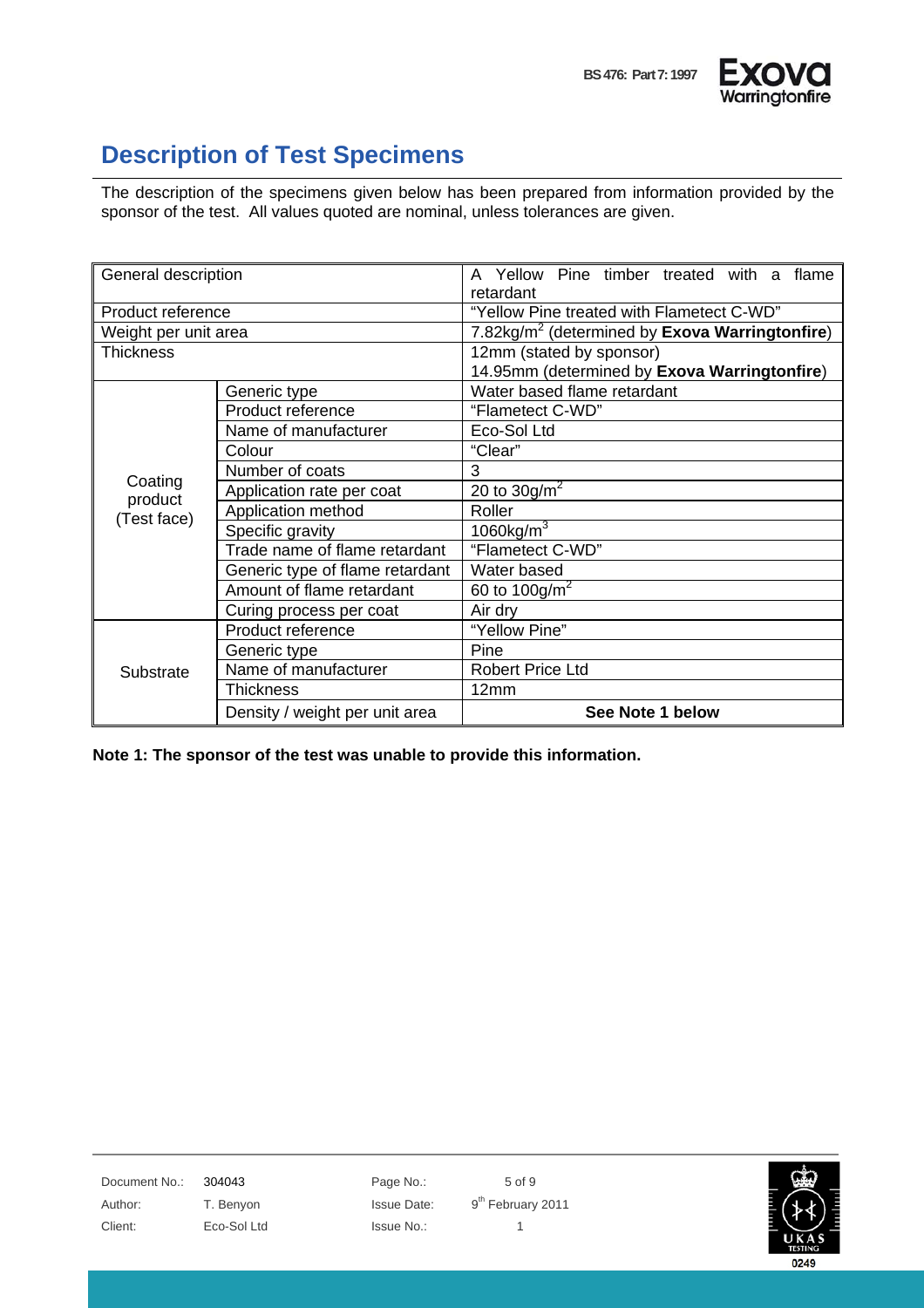



### **Test Results**

**Results and observations**  The test results for the individual specimens, together with observations made during the test and comments on any difficulties encountered during the test are given in Appendix 1.

**Classification In accordance with the class definitions given in BS 476: Part 7: 1997, the specimens tested are classified as Class 1.** 

**Criteria for classification**  If the prefix 'D' or suffix 'R' or 'Y' is included in the classification, this indicates that the results should be treated with caution. An explanation of the reason for the prefix and suffixes is given in Appendix 2, together with the classification limits specified in the Standard.

**Applicability of test result**  The test results relate only to the behaviour of the test specimens of the product under the particular conditions of test; they are not intended to be the sole criterion for assessing the potential fire hazard of the product in use.

> The test results relate only to the specimens of the product in the form in which they were tested. Small differences in the composition or thickness of the product may significantly affect the performance during the test and may therefore invalidate the test results. Care should be taken to ensure that any product which is supplied or used is fully represented by the specimens which were tested.

**Validity** The specification and interpretation of fire test methods are the subject of ongoing development and refinement. Changes in associated legislation may also occur. For these reasons it is recommended that the relevance of test reports over five years old should be considered by the user. The laboratory that issued the report will be able to offer, on behalf of the legal owner, a review of the procedures adopted for a particular test to ensure that they are consistent with current practices, and if required may endorse the test report.

> This report may only be reproduced in full. Extracts or abridgements shall not be published without permission of **Exova Warringtonfire**.

Document No.: 304043 Page No.: 6 of 9 Author: T. Benyon Issue Date: 9<sup>th</sup> February 2011 Client: Eco-Sol Ltd Issue No.: 1

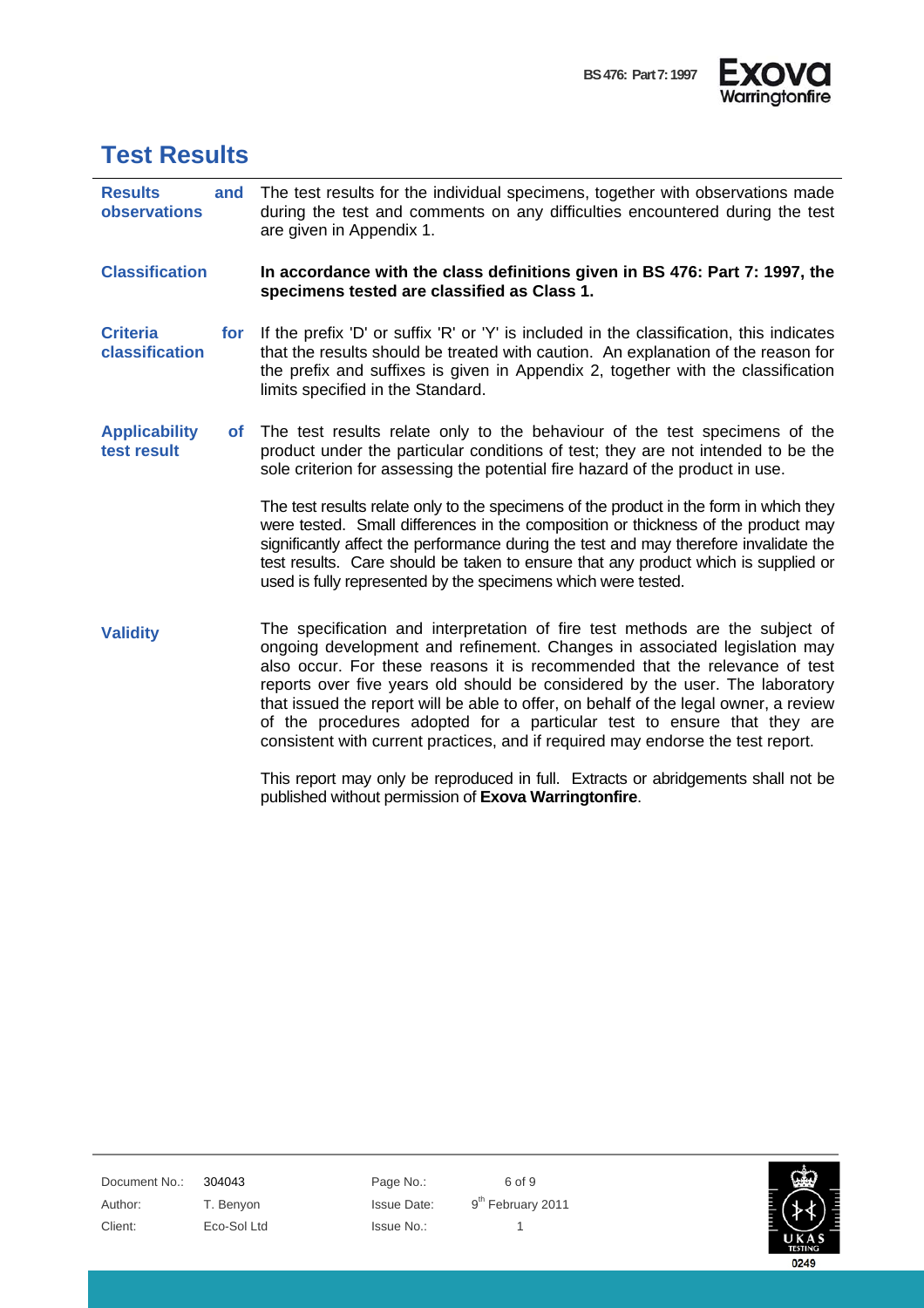



#### **Appendix 1 – Test Results**

| SPECIMEN No.                                                                                                       | $\mathbf{1}$                                               | $\overline{2}$ | 3    | $\overline{4}$ | 5    | 6    |
|--------------------------------------------------------------------------------------------------------------------|------------------------------------------------------------|----------------|------|----------------|------|------|
| Maximum distance travelled<br>at 1.5 minutes (mm)                                                                  | < 50                                                       | < 50           | < 50 | < 50           | < 50 | < 50 |
| Distance (mm)                                                                                                      | Time to travel to indicated distance<br>(minutes: seconds) |                |      |                |      |      |
| 75<br>165<br>190<br>215<br>240<br>265<br>290<br>375<br>455<br>500<br>525<br>600<br>675<br>710<br>750<br>785<br>825 |                                                            |                |      |                |      |      |
| Time to reach maximum<br>distance travelled                                                                        | 1:00                                                       | 1:00           | 1:00 | 1:00           | 1:00 | 1:00 |
| Maximum distance travelled<br>in 10 minutes (mm)                                                                   | < 50                                                       | < 50           | $50$ | < 50           | $50$ | < 50 |

Note: Six specimens are usually tested. If the test on any specimen is deemed to be invalid, as defined in the Standard, it is permissible for up to a maximum of nine specimens to be tested in order to obtain the six valid test results.

#### **Observations made during test and comments on any difficulties encountered during the test:**

In the case of each specimen tested, flash flaming occurred from the sixth minute of the test, up to a distance of 90mm. This flash flaming became transitory flaming from the seventh minute of the test, up to a distance of 165mm.

Document No.: 304043 Page No.: 7 of 9 Author: T. Benyon Issue Date: 9<sup>th</sup> February 2011 Client: Eco-Sol Ltd Issue No.: 1

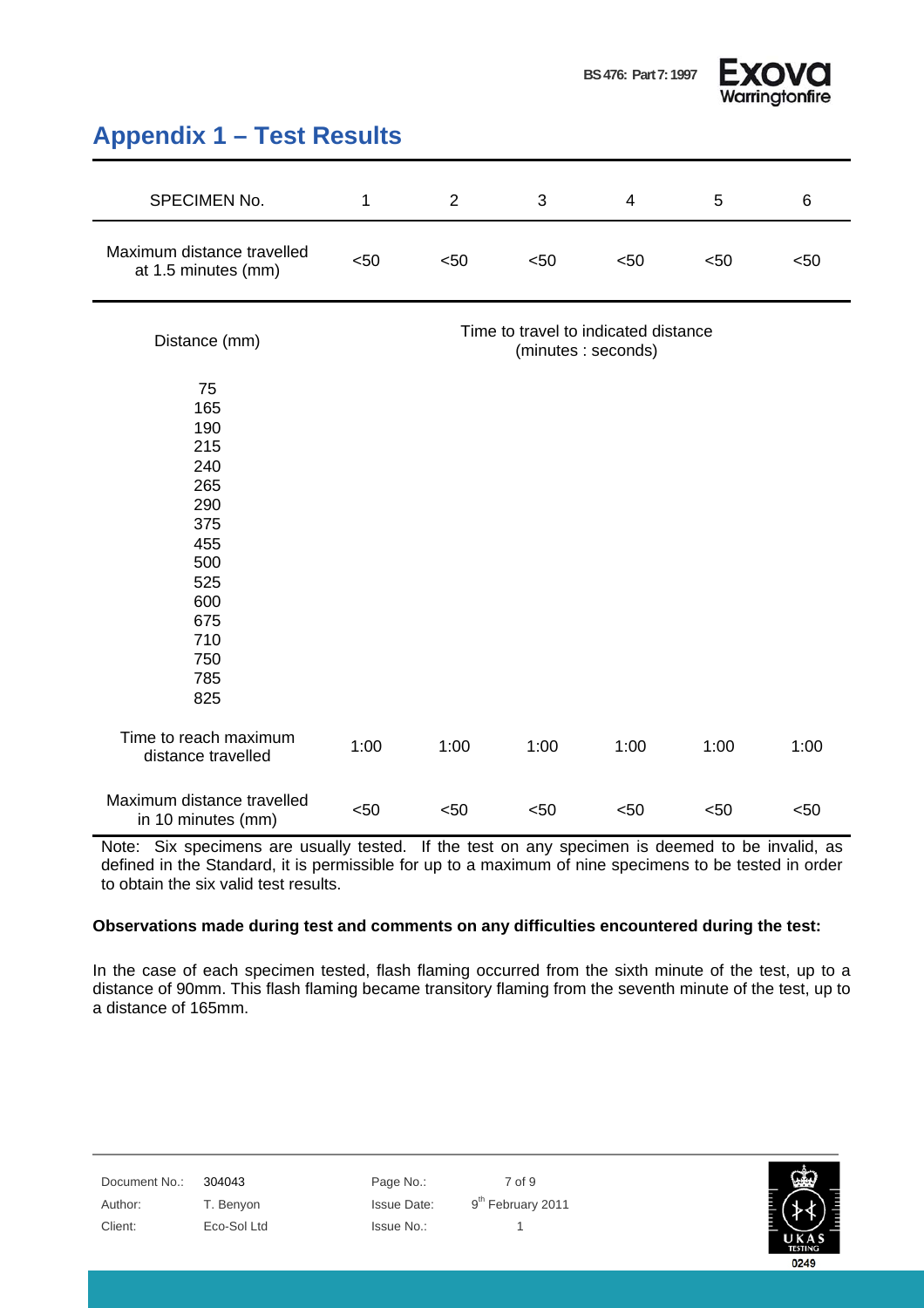



| <b>Classification</b><br>spread of flame | <b>of</b> |                               | Spread of Flame at 1.5 min |                                        | Final Spread of Flame |                                        |
|------------------------------------------|-----------|-------------------------------|----------------------------|----------------------------------------|-----------------------|----------------------------------------|
|                                          |           | Classification                | Limit<br>(mm)              | Limit for one<br>specimen<br>(mm)      | Limit<br>(mm)         | Limit for one<br>specimen<br>(mm)      |
|                                          |           | Class 1<br>Class 2<br>Class 3 | 165<br>215<br>265          | $165 + 25$<br>$215 + 25$<br>$265 + 25$ | 165<br>455<br>710     | $165 + 25$<br>$455 + 45$<br>$710 + 75$ |
| Class 4                                  |           |                               |                            | Exceeding the limits for class 3       |                       |                                        |

#### **Appendix 2 – Classification criteria**

**Explanation of prefix and suffixes which may be added to the classification** 

- 1. A suffix R is added to the classification if more than six specimens are required in order to obtain six valid test results (e.g. class 2R).
- 2. A prefix D is added to the classification of any product which does not comply with the surface characteristics specified in the Standard and has therefore been tested in a modified form (e.g. class D3).
- 3. A suffix Y is added to the classification if any softening and/or other behaviour that may affect the flame spread occurs (e.g. class 3Y).

For example, a classification of D3RY could be achieved indicating (a) a modified surface has been used; (b) a class 3 result has been obtained; (c) additional specimens have been used to obtain 6 valid results and; (d) softening and/or other behaviour has occurred which is considered to have affected the test result.

Document No.: 304043 Page No.: 8 of 9 Author: T. Benyon Issue Date: 9<sup>th</sup> February 2011 Client: Eco-Sol Ltd Issue No.: 1